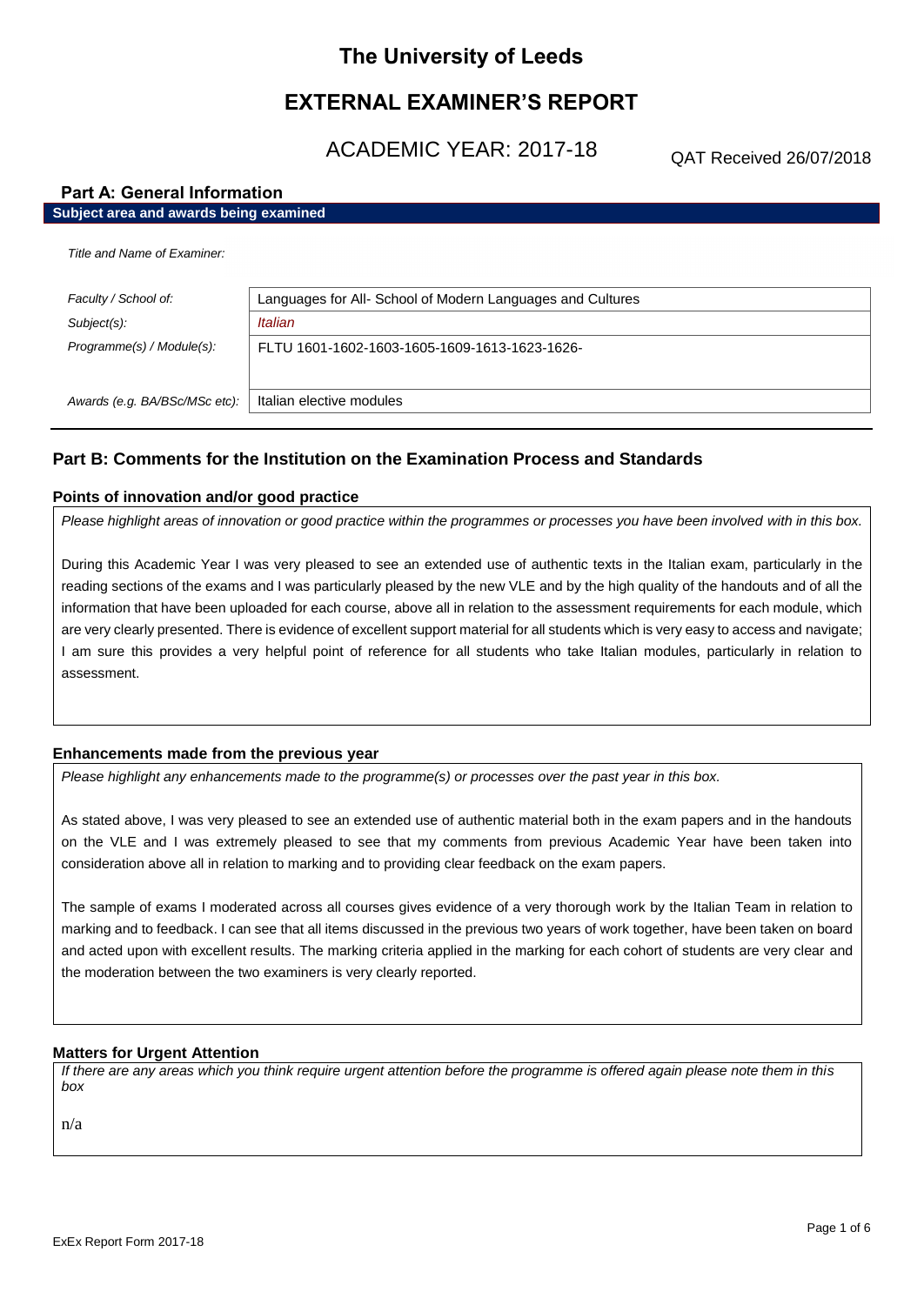# *For Examiners in the first year of appointment*

|    | Were you provided with an External Examiner Handbook?                                                         | Y/N  |
|----|---------------------------------------------------------------------------------------------------------------|------|
|    | Were you provided with copies of previous External Examiners' reports and the School's<br>responses to these? | Y/N  |
| 3. | Were you provided with a External Examiner Mentor?                                                            | Y /N |

## *For Examiners completing their term of appointment*

| -4. | Have you observed improvements in the programme(s) over the period of your appointment?            | Y/N  |
|-----|----------------------------------------------------------------------------------------------------|------|
| -5. | Has the school responded to comments and recommendations you have made?                            | Y/N  |
| 6.  | Where recommendations have not been implemented, did the school provide clear reasons for<br>this? | Y/N  |
|     | Have you acted as an External Examiner Mentor?                                                     | Y /N |

*Please comment on your experience of the programme(s) over the period of your appointment, remarking in particular on changes from year to year and the progressive development and enhancement of the learning and teaching provision, on standards achieved, on marking and assessment and the procedures of the School*

### **Standards**

| 15.               | Does the programme include clinical practice components?                                                                                                                                                                                                                                                                                                                                                                                                                                                                                                                                                                                                                                                                                                                                                    | Y/N              |
|-------------------|-------------------------------------------------------------------------------------------------------------------------------------------------------------------------------------------------------------------------------------------------------------------------------------------------------------------------------------------------------------------------------------------------------------------------------------------------------------------------------------------------------------------------------------------------------------------------------------------------------------------------------------------------------------------------------------------------------------------------------------------------------------------------------------------------------------|------------------|
|                   | Please comment on the appropriateness of the programme as training for a PhD:                                                                                                                                                                                                                                                                                                                                                                                                                                                                                                                                                                                                                                                                                                                               |                  |
| 14.               | Does the programme form part of an Integrated PhD?                                                                                                                                                                                                                                                                                                                                                                                                                                                                                                                                                                                                                                                                                                                                                          | Y/N              |
|                   | The Department is taking part in some research-related activities and in the organization of some conferences and<br>training events and the impact this participation has on staff motivating and personal and professional development<br>is outstanding. The application of scholarship contribution to staff development activates and to workload patterns is<br>an overall positive implementation that has taken place within the department and I wish this could be used as an<br>example to other similar departments in UK.                                                                                                                                                                                                                                                                      |                  |
|                   | in the subject; practice informed by research; students undertaking research)                                                                                                                                                                                                                                                                                                                                                                                                                                                                                                                                                                                                                                                                                                                               |                  |
| 13.               | Is the influence of research on the curriculum and learning and teaching clear?<br>Please explain how this is/could be achieved (examples might include: curriculum design informed by current research                                                                                                                                                                                                                                                                                                                                                                                                                                                                                                                                                                                                     | $\overline{Y/N}$ |
|                   | As in previous years, I am very impressed by the high standards of course delivery and of assessment practices,<br>taking in consideration the fact the Italian Team is a very small team. I am very pleased to have witnessed an<br>expansion of the Italian Team form one teacher only to two teachers and I can confidently say that this addition had<br>a very positive impact on the overall attainments of the Italian provision, above all in relation to assessment and<br>feedback patterns. I am pleased to see this pattern confirmed for the forthcoming academic year and I hope the new<br>addition to the Italian Team will become a permanent structure in order to assure a positive and supportive<br>collaboration among colleagues and an excellent teaching and assessment provision. |                  |
|                   | Please use this box to explain your overall impression of the programme structure, design, aims and intended<br>learning outcomes.                                                                                                                                                                                                                                                                                                                                                                                                                                                                                                                                                                                                                                                                          |                  |
| $\overline{12}$ . | Is the programme(s) comparable with similar programmes at other institutions?                                                                                                                                                                                                                                                                                                                                                                                                                                                                                                                                                                                                                                                                                                                               | Y/N              |
| 11.               | Did the Aims and ILOs meet the expectations of the national subject benchmark (where relevant)?                                                                                                                                                                                                                                                                                                                                                                                                                                                                                                                                                                                                                                                                                                             | $\overline{Y/N}$ |
| 10.               | Are the programme aims and intended learning outcomes commensurate with the level of award?                                                                                                                                                                                                                                                                                                                                                                                                                                                                                                                                                                                                                                                                                                                 | Y/N              |
| 9.                | Does the programme structure allow the programme aims and intended learning outcomes to be<br>met?                                                                                                                                                                                                                                                                                                                                                                                                                                                                                                                                                                                                                                                                                                          | $\overline{Y/N}$ |
| 8.                | Is the overall programme structure coherent and appropriate for the level of study?                                                                                                                                                                                                                                                                                                                                                                                                                                                                                                                                                                                                                                                                                                                         | Y/N              |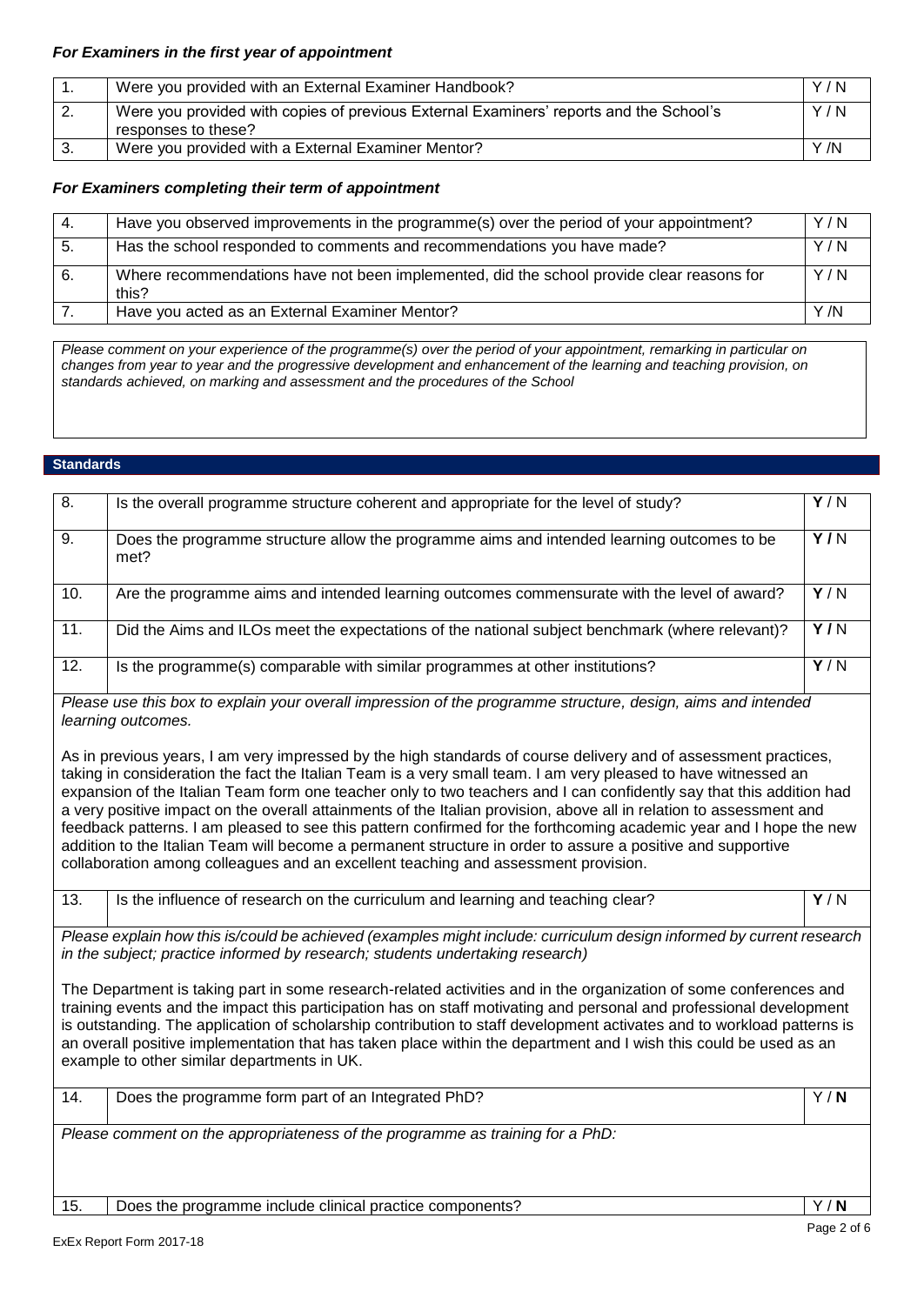| Please comment on the learning and assessment of practice components of the curriculum here: |                                                                                    |     |
|----------------------------------------------------------------------------------------------|------------------------------------------------------------------------------------|-----|
|                                                                                              |                                                                                    |     |
|                                                                                              |                                                                                    |     |
|                                                                                              |                                                                                    |     |
|                                                                                              |                                                                                    |     |
|                                                                                              |                                                                                    |     |
| 16.                                                                                          | Is the programme accredited by a Professional or Statutory Regulatory Body (PSRB)? | Y/N |
|                                                                                              |                                                                                    |     |
|                                                                                              |                                                                                    |     |
| Please comment on the value of, and the programme's ability to meet, PSRB requirements here: |                                                                                    |     |
|                                                                                              |                                                                                    |     |
|                                                                                              |                                                                                    |     |
|                                                                                              |                                                                                    |     |
|                                                                                              |                                                                                    |     |

# **Assessment and Feedback**

| 17.                                                                                                                                                                                                                                                                                                                                                                                                              | Does the programme design clearly align intended learning outcomes with assessment?                                                | Y/N |
|------------------------------------------------------------------------------------------------------------------------------------------------------------------------------------------------------------------------------------------------------------------------------------------------------------------------------------------------------------------------------------------------------------------|------------------------------------------------------------------------------------------------------------------------------------|-----|
| Please comment on the assessment methods and the appropriateness of these to the ILOs, in particular: the design<br>and structure of the assessment methods, and the arrangements for the marking of modules and the classification of awards; the<br>quality of teaching, learning and assessment methods that may be indicated by student performance.                                                         |                                                                                                                                    |     |
| The design and structure of assessment practices, methods and of marking, feedback and moderation between two<br>markers is in line with course descriptors and with practices in other institutions providing similar language<br>programmes. Students' performance is overall very good with evidence of a range of marks in different categories<br>and with an overall high success rate in all courses.     |                                                                                                                                    |     |
| 18.                                                                                                                                                                                                                                                                                                                                                                                                              | Is the design and structure of the assessment methods appropriate to the level of award?                                           | Y/N |
| 19.                                                                                                                                                                                                                                                                                                                                                                                                              | Were students given adequate opportunity to demonstrate their achievement of the programme<br>aims and intended learning outcomes? | Y/N |
| Please comment on the academic standards demonstrated by the students and, where possible, their performance in relation<br>to students on comparable courses; the strengths and weaknesses of the students as a cohort:                                                                                                                                                                                         |                                                                                                                                    |     |
| Students' performance has been excellent, particularly in relation to the completion of the e-portfolio which are an<br>example of very good practice geared towards assessment for learning rather than assessment of learning. The<br>overall performance in exam related activities is very good, giving evidence of very clear information given<br>throughout the year and of excellent teaching provision. |                                                                                                                                    |     |
| Please use this box to provide any additional comments you would like to make in relation to assessment and<br>feedback:                                                                                                                                                                                                                                                                                         |                                                                                                                                    |     |
| As stated, in previous paragraphs, I am particularly pleased by the evidence of a very thorough second marking in all<br>pieces of assessment and of a very good moderation between markers which is very accessible to external<br>examiners and to students in between the marking and the feedback provided to students.                                                                                      |                                                                                                                                    |     |

# **The Progression and Awards Process**

| 20. | Were you provided with guidance relating to the External Examiner's role, powers and<br>responsibilities in the examination process? | Y/N |
|-----|--------------------------------------------------------------------------------------------------------------------------------------|-----|
| 21. | Was the progression and award guidance provided sufficient for you to act effectively as an<br><b>External Examiner?</b>             | Y/N |
| 22. | Did you receive appropriate programme documentation for your area(s) of responsibility?                                              | Y/N |
| 23. | Did you receive appropriate module documentation for your area(s) of responsibility?                                                 | Y/N |
| 24. | Did you receive full details of marking criteria applicable to your area(s) of responsibility?                                       | Y/N |
| 25. | Were you provided with all draft examination papers/assessments?                                                                     | Y/N |
| 26. | Was the nature and level of the assessment questions appropriate?                                                                    | Y/N |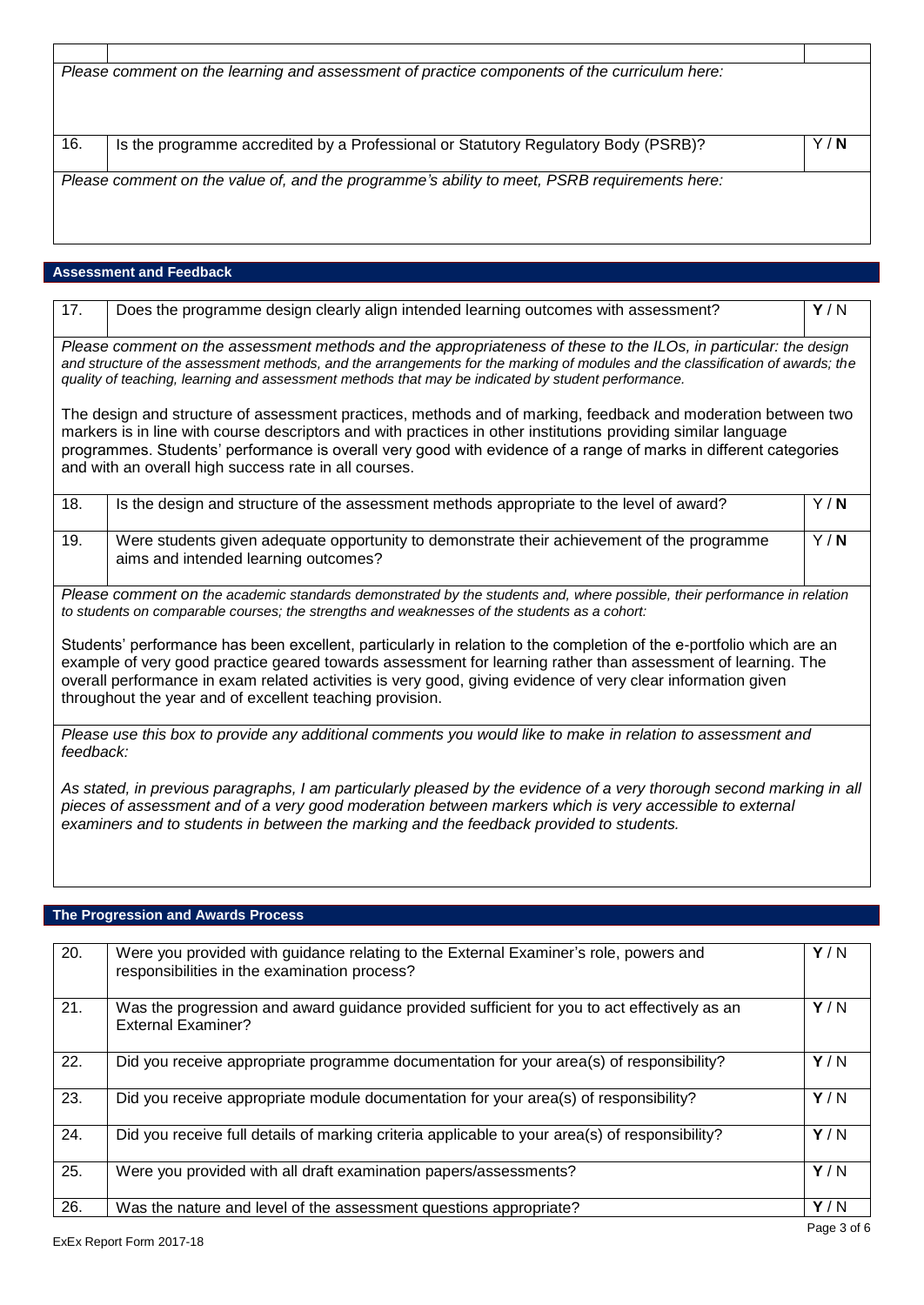| 27.      | Were suitable arrangements made to consider your comments on assessment questions?                                                                | Y/N |
|----------|---------------------------------------------------------------------------------------------------------------------------------------------------|-----|
| 28.      | Was sufficient assessed work made available to enable you to have confidence in your evaluation<br>of the standard of student work?               | Y/N |
| 29.      | Were the examination scripts clearly marked/annotated?                                                                                            | Y/N |
| 30.      | Was the choice of subjects for final year projects and/or dissertations appropriate?                                                              | Y/N |
| 31.      | Was the method and standard of assessment appropriate for the final year projects and/or<br>dissertations?                                        | Y/N |
| 32.      | Were the administrative arrangements satisfactory for the whole process, including the operation of<br>the Progression and Awards Board?          | Y/N |
| 33.      | Were you able to attend the Progression and Awards Board meeting?                                                                                 | Y/N |
| 34.      | Were you satisfied with the recommendations of the Progression and Awards Board?                                                                  | Y/N |
| 35.      | Were you satisfied with the way decisions from the School Special Circumstances meeting were<br>communicated to the Progression and Awards Board? | Y/N |
|          | Please use this box to provide any additional comments you would like to make on the questions above:                                             |     |
| absence. | I was not able to attend the Exam Board meeting due to personal circumstances and I would like to apologize for my                                |     |

## **Other comments**

# **Please use this box if you wish to make any further comments not covered elsewhere on the form**

I would like to congratulate on the high achievements of the Italian Team during this academic Year, particularly in relation to assessment and feedback practices.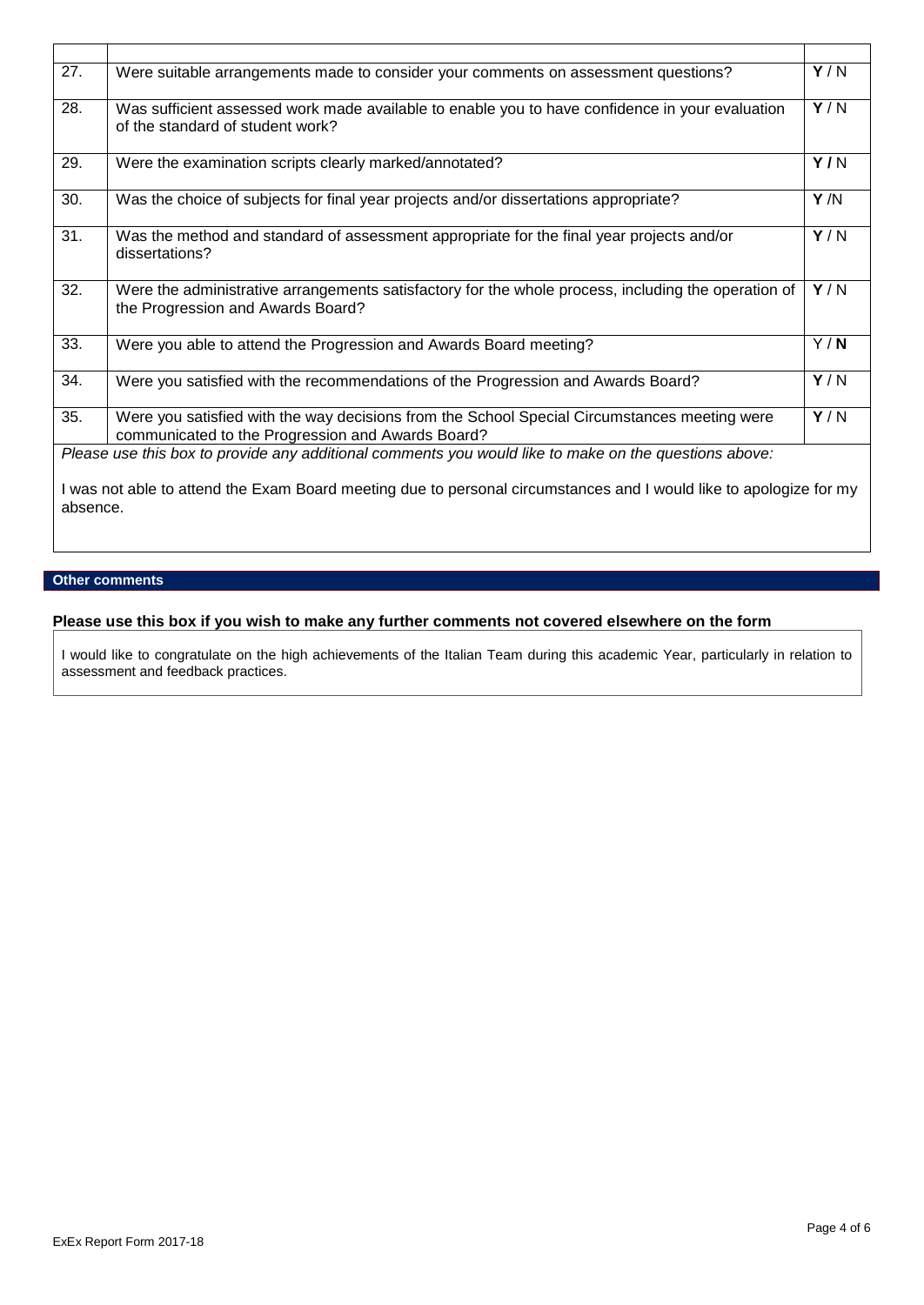# **Name of School and Head of School (or nominee)**

*Title and Name of Examiner:*

| Subject(s):                   | <b>Italian</b>                                                                           |
|-------------------------------|------------------------------------------------------------------------------------------|
| Programme(s) / Module(s):     | FLTU 1601, 1602, 1603, 1605, 1609, 1613, 1623, 1626                                      |
|                               |                                                                                          |
| Awards (e.g. BA/BSc/MSc etc): |                                                                                          |
|                               |                                                                                          |
| Title and Name of Responder:  |                                                                                          |
| Position*:                    | Director of Languages for All                                                            |
| Faculty / School of:          | AHC/LCS                                                                                  |
| Address for communication:    | School of Languages, Cultures and Societies<br><b>Michael Sadler Building</b><br>LS2 9JT |
| Email:                        |                                                                                          |
| Telephone:                    |                                                                                          |

*\*If the individual responding to the report is not the Head of School please state their position within the School.*

#### **Completing the School response**

The completed School response (including the full original report) should be attached to an e-mail and sent to the Pro-Dean for Student Education in the relevant Faculty. Following approval by the Pro-Dean for Student Education, the School must send the response (including the full original report) directly to the External Examiner. A copy must also be emailed to the Quality Assurance Team at gat@leeds.ac.uk. External Examiners should receive a formal response no later than six weeks after receipt of the original report.

#### *Response to Points of innovation and/or good practice*

We are very pleased with the External Examiner's comments on the use of authentic texts in the Italian exam. We are also very pleased to read that the external examiner found 'evidence of excellent support material for all students which is very easy to access and navigate'.

#### *Response to Enhancements made from the previous year*

It is pleasing to read that the External Examiner is satisfied with the changes we made this year, following last year's feedback.

#### *Response to Matters for Urgent Attention*

*If any areas have been identified for urgent attention before the programme is offered again please provide a specific response to them here:*

N/A

## *Response to questions 1-7 (and related comments)*

*Schools may provide a general response; however, where Examiners raise specific points these must be addressed individually:*

N/A

### **Standards**

*Response to questions 8 to 16 (and related comments)*